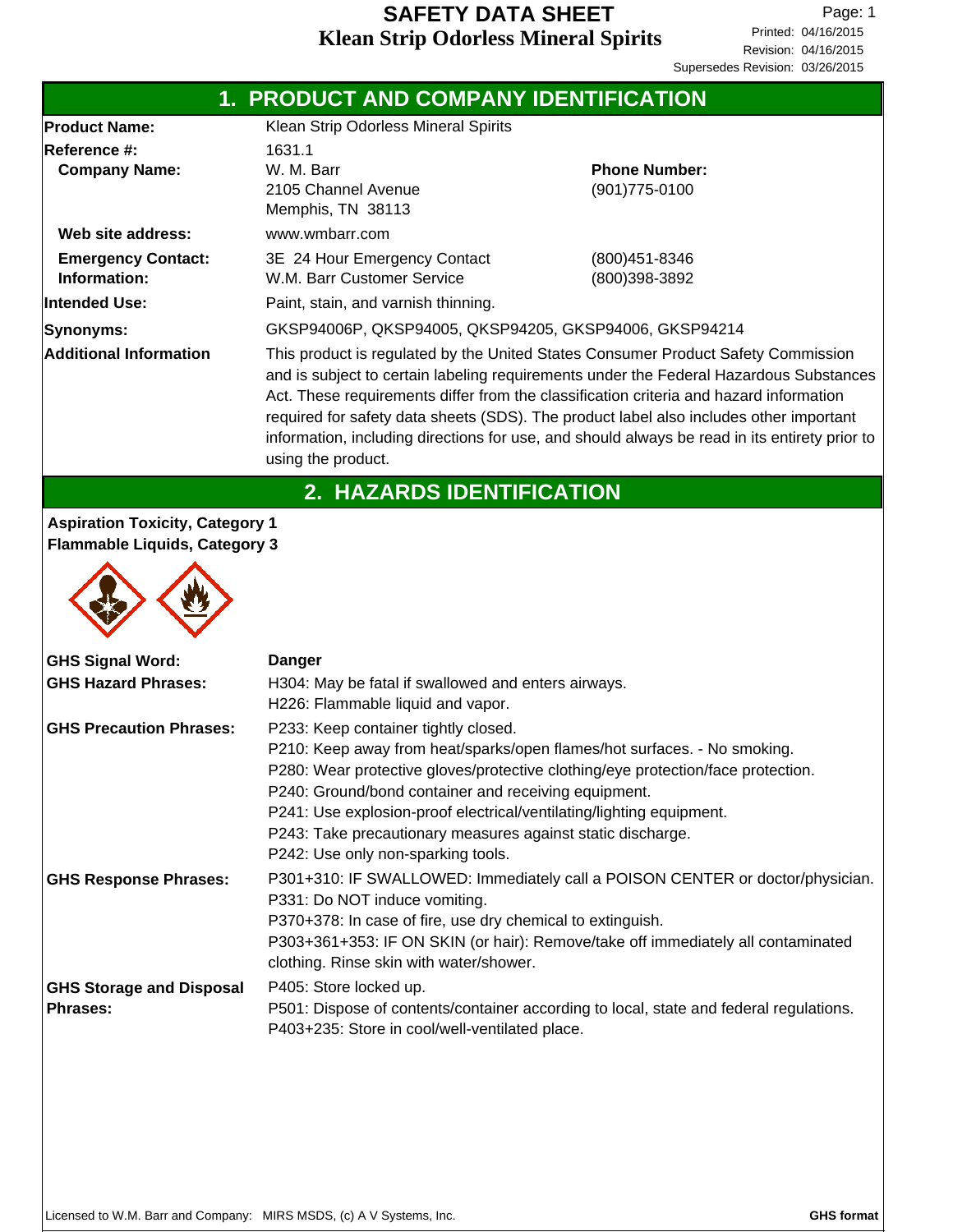$\overline{\phantom{a}}$ 

| <b>Hazard Rating System:</b>                                                              | HMIS:                                    | <b>HEALTH</b><br>$\mathbf{1}$<br><b>FLAMMABILITY</b><br>$\overline{2}$<br><b>PHYSICAL</b><br>0<br><b>PPE</b><br>$\mathbf x$                                                                                                                                                                                                                                                                                                                                                             | Flammability<br>Health<br><b>NFPA:</b> | Instability<br>O<br>Special Hazard                                                                                                                                                                                                                                 |
|-------------------------------------------------------------------------------------------|------------------------------------------|-----------------------------------------------------------------------------------------------------------------------------------------------------------------------------------------------------------------------------------------------------------------------------------------------------------------------------------------------------------------------------------------------------------------------------------------------------------------------------------------|----------------------------------------|--------------------------------------------------------------------------------------------------------------------------------------------------------------------------------------------------------------------------------------------------------------------|
| <b>OSHA Regulatory Status:</b><br><b>Potential Health Effects</b><br>(Acute and Chronic): |                                          | This material is classified as hazardous under OSHA regulations.<br>Inhalation Acute Exposure Effects:<br>Vapor concentration may cause headache, dizziness, irritation of the respiratory tract,<br>eye irritation, stupor, depression of the central nervous system, watering of the eyes,<br>weakness, nausea, muscle twitches, and kidney effects. Aspiration into lungs may<br>cause pneumonia or death. Severe overexposure may cause convulsions,<br>unconsciousness, and death. |                                        |                                                                                                                                                                                                                                                                    |
|                                                                                           |                                          | <b>Skin Contact Acute Exposure Effects:</b><br>May cause irritation.                                                                                                                                                                                                                                                                                                                                                                                                                    |                                        |                                                                                                                                                                                                                                                                    |
|                                                                                           |                                          | Eye Contact Acute Exposure Effects:<br>Liquid contact may cause irritation.                                                                                                                                                                                                                                                                                                                                                                                                             |                                        |                                                                                                                                                                                                                                                                    |
|                                                                                           |                                          | Ingestion Acute Exposure Effects:<br>gastrointestinal irritation, diarrhea, unconsciousness, and death.                                                                                                                                                                                                                                                                                                                                                                                 |                                        | Harmful or fatal if swallowed. May cause nausea, weakness, muscle twitches,                                                                                                                                                                                        |
|                                                                                           |                                          | <b>Chronic Exposure Effects:</b><br>marrow damage, liver damage, and jaundice.                                                                                                                                                                                                                                                                                                                                                                                                          |                                        | Reports have associated repeated and prolonged overexposure to solvents with<br>neurological and other physiological damage. Repeated or prolonged skin contact may<br>cause redness, irritation, and scaling of the skin. May cause skin irritation, anemia, bone |
| <b>Aggravated By Exposure:</b>                                                            | Medical Conditions Generally None known. |                                                                                                                                                                                                                                                                                                                                                                                                                                                                                         |                                        |                                                                                                                                                                                                                                                                    |
|                                                                                           |                                          | 3. COMPOSITION/INFORMATION ON INGREDIENTS                                                                                                                                                                                                                                                                                                                                                                                                                                               |                                        |                                                                                                                                                                                                                                                                    |
| CAS#                                                                                      |                                          | <b>Hazardous Components (Chemical Name)</b>                                                                                                                                                                                                                                                                                                                                                                                                                                             | Concentration                          | RTECS#                                                                                                                                                                                                                                                             |
| 64742-47-8                                                                                |                                          | Hydrotreated light distillate (petroleum)                                                                                                                                                                                                                                                                                                                                                                                                                                               | 100.0%                                 | OA5504000                                                                                                                                                                                                                                                          |
|                                                                                           |                                          | <b>4. FIRST AID MEASURES</b>                                                                                                                                                                                                                                                                                                                                                                                                                                                            |                                        |                                                                                                                                                                                                                                                                    |
| <b>Emergency and First Aid</b><br>Procedures:                                             |                                          | Inhalation:<br>artificial respiration until medical assistance can be rendered.                                                                                                                                                                                                                                                                                                                                                                                                         |                                        | If user experiences breathing difficulty, move to air free of vapors. Administer oxygen or                                                                                                                                                                         |
|                                                                                           |                                          | Skin contact:<br>attention if irritation from contact persists.                                                                                                                                                                                                                                                                                                                                                                                                                         |                                        | Wash with soap and large quantities of water for at least 15 minutes. Seek medical                                                                                                                                                                                 |
|                                                                                           |                                          | Eye contact:<br>for at least 15 minutes. Get medical attention.                                                                                                                                                                                                                                                                                                                                                                                                                         |                                        | Immediately flush eyes with water, remove nay contact lens, continue flushing with water                                                                                                                                                                           |
|                                                                                           |                                          | Ingestion:<br>physician immediately.                                                                                                                                                                                                                                                                                                                                                                                                                                                    |                                        | Do not induce vomiting. Call your poison control center, hospital emergency room, or                                                                                                                                                                               |
|                                                                                           |                                          | Licensed to W.M. Barr and Company: MIRS MSDS, (c) A V Systems, Inc.                                                                                                                                                                                                                                                                                                                                                                                                                     |                                        | <b>GHS format</b>                                                                                                                                                                                                                                                  |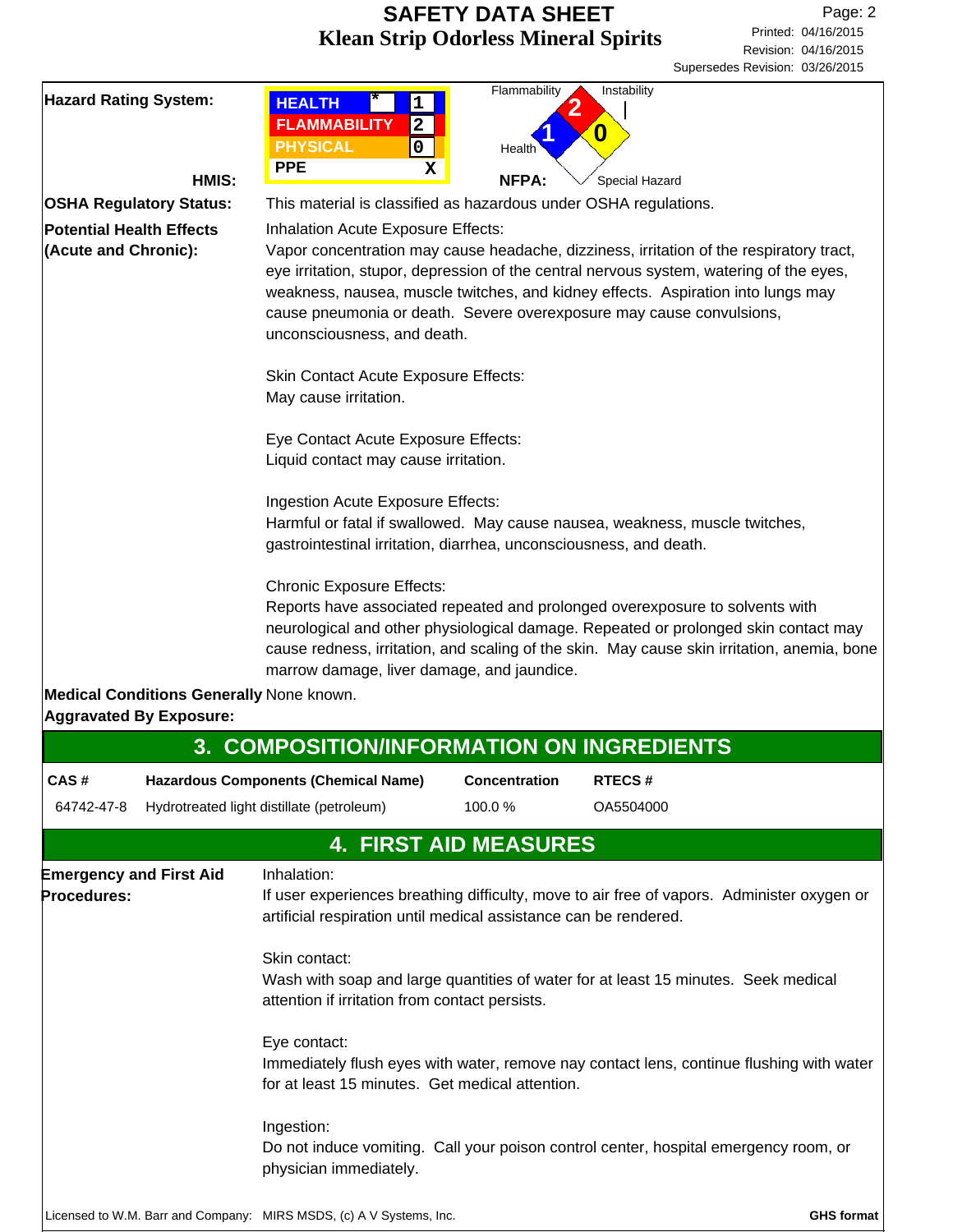| <b>Signs and Symptoms Of</b>                                                   | Primary routes of exposure:                                                                                                                                                                                                                                                                                                                                                                                            |                                                                                                                                                                             |                     |  |  |
|--------------------------------------------------------------------------------|------------------------------------------------------------------------------------------------------------------------------------------------------------------------------------------------------------------------------------------------------------------------------------------------------------------------------------------------------------------------------------------------------------------------|-----------------------------------------------------------------------------------------------------------------------------------------------------------------------------|---------------------|--|--|
| <b>Exposure:</b>                                                               | Inhalation, ingestion, and dermal.                                                                                                                                                                                                                                                                                                                                                                                     |                                                                                                                                                                             |                     |  |  |
| Note to Physician:                                                             | Call your local poison control center for further instructions.                                                                                                                                                                                                                                                                                                                                                        |                                                                                                                                                                             |                     |  |  |
|                                                                                | <b>5. FIRE FIGHTING MEASURES</b>                                                                                                                                                                                                                                                                                                                                                                                       |                                                                                                                                                                             |                     |  |  |
|                                                                                | <b>NFPA Class II</b>                                                                                                                                                                                                                                                                                                                                                                                                   |                                                                                                                                                                             |                     |  |  |
| Flash Pt:                                                                      | > 105.00 F                                                                                                                                                                                                                                                                                                                                                                                                             |                                                                                                                                                                             |                     |  |  |
| <b>Explosive Limits:</b>                                                       | UEL: 6<br>LEL: $0.8$                                                                                                                                                                                                                                                                                                                                                                                                   |                                                                                                                                                                             |                     |  |  |
| <b>Autoignition Pt:</b>                                                        | No data.                                                                                                                                                                                                                                                                                                                                                                                                               |                                                                                                                                                                             |                     |  |  |
|                                                                                | Suitable Extinguishing Media: Use carbon dioxide, dry chemical powder, or foam.                                                                                                                                                                                                                                                                                                                                        |                                                                                                                                                                             |                     |  |  |
| <b>Fire Fighting Instructions:</b>                                             | Self-contained respiratory protection should be provided for fire fighters fighting fires in<br>buildings or confined areas. Storage containers exposed to fire should be kept cool with<br>water spray to prevent pressure build-up. Stay away from heads of containers that have<br>been exposed to intense heat or flame.                                                                                           |                                                                                                                                                                             |                     |  |  |
| <b>Flammable Properties and</b>                                                | No data available.                                                                                                                                                                                                                                                                                                                                                                                                     |                                                                                                                                                                             |                     |  |  |
| Hazards:                                                                       |                                                                                                                                                                                                                                                                                                                                                                                                                        |                                                                                                                                                                             |                     |  |  |
|                                                                                | <b>6. ACCIDENTAL RELEASE MEASURES</b>                                                                                                                                                                                                                                                                                                                                                                                  |                                                                                                                                                                             |                     |  |  |
| <b>Steps To Be Taken In Case</b><br><b>Material Is Released Or</b><br>Spilled: | Clean-up:<br>keep flares, smoking or flames out of hazard area.                                                                                                                                                                                                                                                                                                                                                        | Keep unnecessary people away, isolate hazard area and deny entry. Stay upwind, out<br>of low areas, and ventilate closed spaces before entering. Shut off ignition sources, |                     |  |  |
|                                                                                | Small spills:<br>and place in a plastic container where applicable.                                                                                                                                                                                                                                                                                                                                                    | Take up the spilled liquid with sand, earth, or other noncombustible absorbent material                                                                                     |                     |  |  |
|                                                                                | Large spills:<br>Dike far ahead of spill for later disposal.                                                                                                                                                                                                                                                                                                                                                           |                                                                                                                                                                             |                     |  |  |
|                                                                                | 7. HANDLING AND STORAGE                                                                                                                                                                                                                                                                                                                                                                                                |                                                                                                                                                                             |                     |  |  |
| <b>Precautions To Be Taken in</b><br>Handling:                                 | Read carefully all cautions and directions on product label before use. Since empty<br>container retains residue, follow all label warnings even after container is empty.<br>Dispose of empty container according to all regulations. Do not reuse this container.                                                                                                                                                    |                                                                                                                                                                             |                     |  |  |
| <b>Precautions To Be Taken in</b><br><b>Storing:</b>                           | Keep container tightly closed when not in use. Store in a cool, dry place. Do not store<br>near flames or at elevated temperatures.                                                                                                                                                                                                                                                                                    |                                                                                                                                                                             |                     |  |  |
|                                                                                | 8. EXPOSURE CONTROLS/PERSONAL PROTECTION                                                                                                                                                                                                                                                                                                                                                                               |                                                                                                                                                                             |                     |  |  |
|                                                                                |                                                                                                                                                                                                                                                                                                                                                                                                                        |                                                                                                                                                                             |                     |  |  |
| <b>Partial Chemical Name</b><br>CAS#                                           | <b>OSHA TWA</b>                                                                                                                                                                                                                                                                                                                                                                                                        | <b>ACGIH TWA</b>                                                                                                                                                            | <b>Other Limits</b> |  |  |
| 64742-47-8                                                                     | No data.<br>Hydrotreated light distillate (petroleum)                                                                                                                                                                                                                                                                                                                                                                  | TLV: 200 mg/m3                                                                                                                                                              | No data.            |  |  |
| <b>Respiratory Equipment</b><br>(Specify Type):                                | For OSHA controlled work place and other regular users. Use only with adequate<br>ventilation under engineered air control systems designed to prevent exceeding<br>appropriate TLV. For occasional use, where engineered air control is not feasible, use<br>properly maintained and properly fitted NIOSH approved respirator for organic solvent<br>vapors. A dust mask does not provide protection against vapors. |                                                                                                                                                                             |                     |  |  |
| <b>Eye Protection:</b>                                                         | Safety glasses, chemical goggles or face shields are recommended to safeguard against<br>potential eye contact, irritation, or injury. Contact lenses should not be worn while<br>working with chemicals.                                                                                                                                                                                                              |                                                                                                                                                                             |                     |  |  |
| <b>Protective Gloves:</b>                                                      | Wear impermeable gloves. Gloves contaminated with product should be discarded.                                                                                                                                                                                                                                                                                                                                         |                                                                                                                                                                             |                     |  |  |
|                                                                                | Licensed to W.M. Barr and Company: MIRS MSDS, (c) A V Systems, Inc.                                                                                                                                                                                                                                                                                                                                                    |                                                                                                                                                                             | GHS format          |  |  |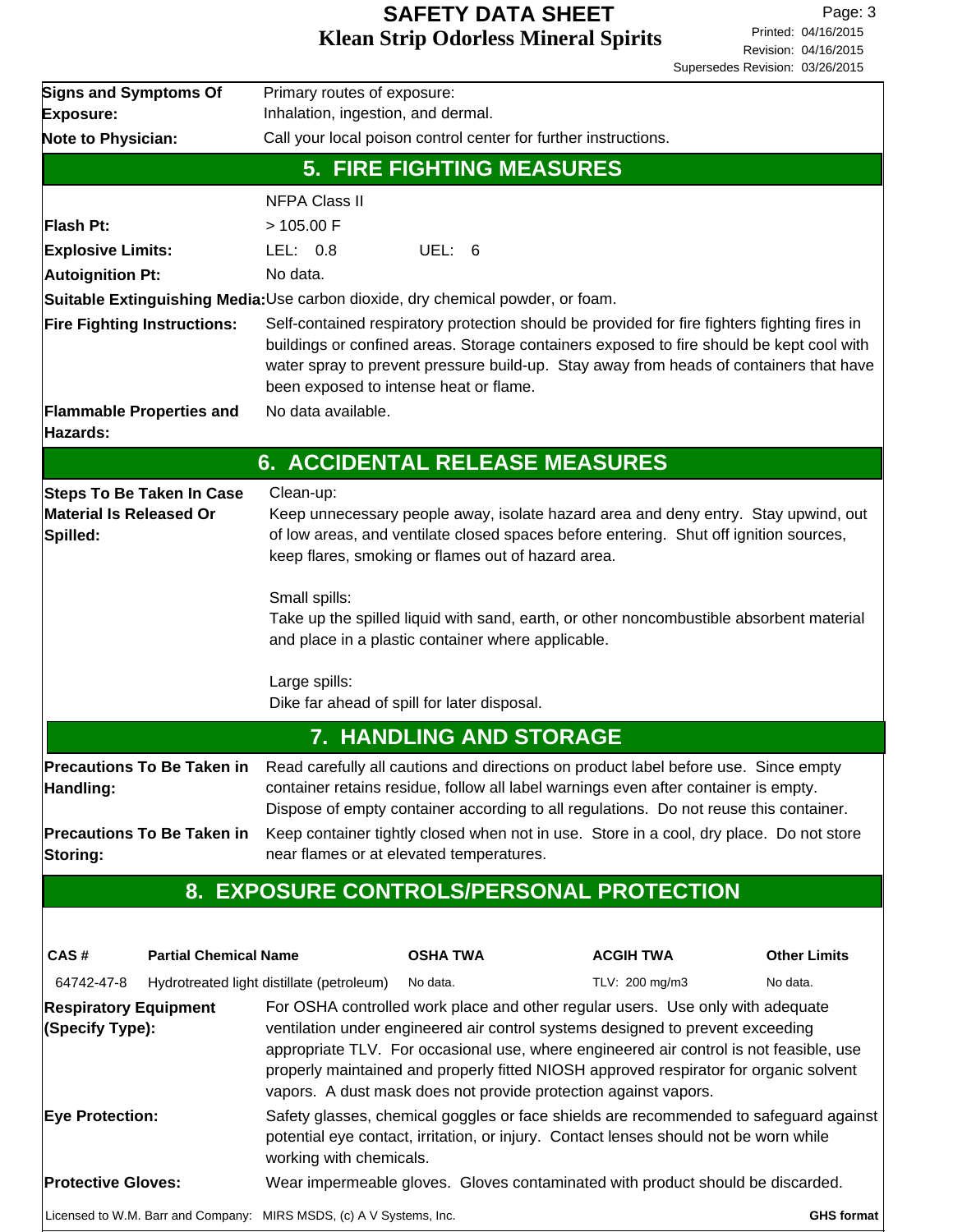|                                                             | Promptly remove clothing that becomes soiled with product.                                                                                                    |  |  |  |
|-------------------------------------------------------------|---------------------------------------------------------------------------------------------------------------------------------------------------------------|--|--|--|
| <b>Other Protective Clothing:</b>                           | Various application methods can dictate use of additional protective safety equipment,                                                                        |  |  |  |
|                                                             | such as impermeable aprons, etc., to minimize exposure. Before reuse, thoroughly                                                                              |  |  |  |
|                                                             | clean any clothing or protective equipment that has been contaminated by prior use.                                                                           |  |  |  |
|                                                             | Discard any clothing or other protective equipment that cannot be decontaminated, such                                                                        |  |  |  |
|                                                             | as gloves or shoes.                                                                                                                                           |  |  |  |
| <b>Engineering Controls</b>                                 | Use only with adequate ventilation to prevent build-up of vapors. Open all windows and                                                                        |  |  |  |
| (Ventilation etc.):                                         | doors. Use only with a cross ventilation of moving fresh air across the work area. If                                                                         |  |  |  |
|                                                             | strong odor is noticed or you experience slight dizziness, headache, nausea, or<br>eye-watering -- Stop -- ventilation is inadequate. Leave area immediately. |  |  |  |
|                                                             |                                                                                                                                                               |  |  |  |
| <b>Work/Hygienic/Maintenance</b><br><b>Practices:</b>       | A source of clean water should be available in the work area for flushing eyes and skin.<br>Do not eat, drink, or smoke in the work area.                     |  |  |  |
|                                                             | Wash hands thoroughly after use.                                                                                                                              |  |  |  |
|                                                             |                                                                                                                                                               |  |  |  |
|                                                             | 9. PHYSICAL AND CHEMICAL PROPERTIES                                                                                                                           |  |  |  |
|                                                             |                                                                                                                                                               |  |  |  |
| <b>Physical States:</b>                                     | $\lceil$   Gas<br>[X] Liquid<br>[ ] Solid                                                                                                                     |  |  |  |
| <b>Appearance and Odor:</b>                                 | Colorless to light yellow<br>Solvent odor                                                                                                                     |  |  |  |
|                                                             | No data.                                                                                                                                                      |  |  |  |
| <b>Melting Point:</b>                                       | 318.00 F - 354.00 F                                                                                                                                           |  |  |  |
| <b>Boiling Point:</b>                                       | No data.                                                                                                                                                      |  |  |  |
| <b>Autoignition Pt:</b><br><b>Flash Pt:</b>                 | > 105.00 F                                                                                                                                                    |  |  |  |
|                                                             | UEL: 6                                                                                                                                                        |  |  |  |
| <b>Explosive Limits:</b>                                    | LEL: 0.8                                                                                                                                                      |  |  |  |
| Specific Gravity (Water = 1):                               | 0.78                                                                                                                                                          |  |  |  |
| Vapor Pressure (vs. Air or<br>$mm Hg$ :                     | No data.                                                                                                                                                      |  |  |  |
| Vapor Density (vs. Air = 1):                                | $5 Air = 1$                                                                                                                                                   |  |  |  |
| <b>Evaporation Rate:</b>                                    | No data.                                                                                                                                                      |  |  |  |
| <b>Solubility in Water:</b>                                 | No data.                                                                                                                                                      |  |  |  |
| <b>Solubility Notes:</b>                                    |                                                                                                                                                               |  |  |  |
| <b>Percent Volatile:</b>                                    | Very slightly soluble in cold water (<0.1% w/w)<br>100.0 % by weight.                                                                                         |  |  |  |
| VOC / Volume:                                               | 780.0000 G/L                                                                                                                                                  |  |  |  |
| <b>Additional Physical</b>                                  | Conductivity = $<$ 5 picosiemens/meter                                                                                                                        |  |  |  |
| <b>Information</b>                                          |                                                                                                                                                               |  |  |  |
|                                                             | <b>10. STABILITY AND REACTIVITY</b>                                                                                                                           |  |  |  |
| <b>Stability:</b>                                           | Unstable [ ]<br>Stable $[X]$                                                                                                                                  |  |  |  |
| <b>Conditions To Avoid -</b>                                | No data available.                                                                                                                                            |  |  |  |
| Instability:                                                |                                                                                                                                                               |  |  |  |
| Avoid:                                                      | Incompatibility - Materials To Incompatible with strong oxidizing agents.                                                                                     |  |  |  |
|                                                             | Hazardous Decomposition Or Thermal decomposition may produce carbon monoxide and carbon dioxide.                                                              |  |  |  |
| <b>Byproducts:</b>                                          |                                                                                                                                                               |  |  |  |
| <b>Possibility of Hazardous</b>                             | Will occur [ ]<br>Will not occur [ X ]                                                                                                                        |  |  |  |
| <b>Reactions:</b>                                           |                                                                                                                                                               |  |  |  |
| <b>Conditions To Avoid -</b><br><b>Hazardous Reactions:</b> | No data available.                                                                                                                                            |  |  |  |
|                                                             |                                                                                                                                                               |  |  |  |
|                                                             |                                                                                                                                                               |  |  |  |
|                                                             |                                                                                                                                                               |  |  |  |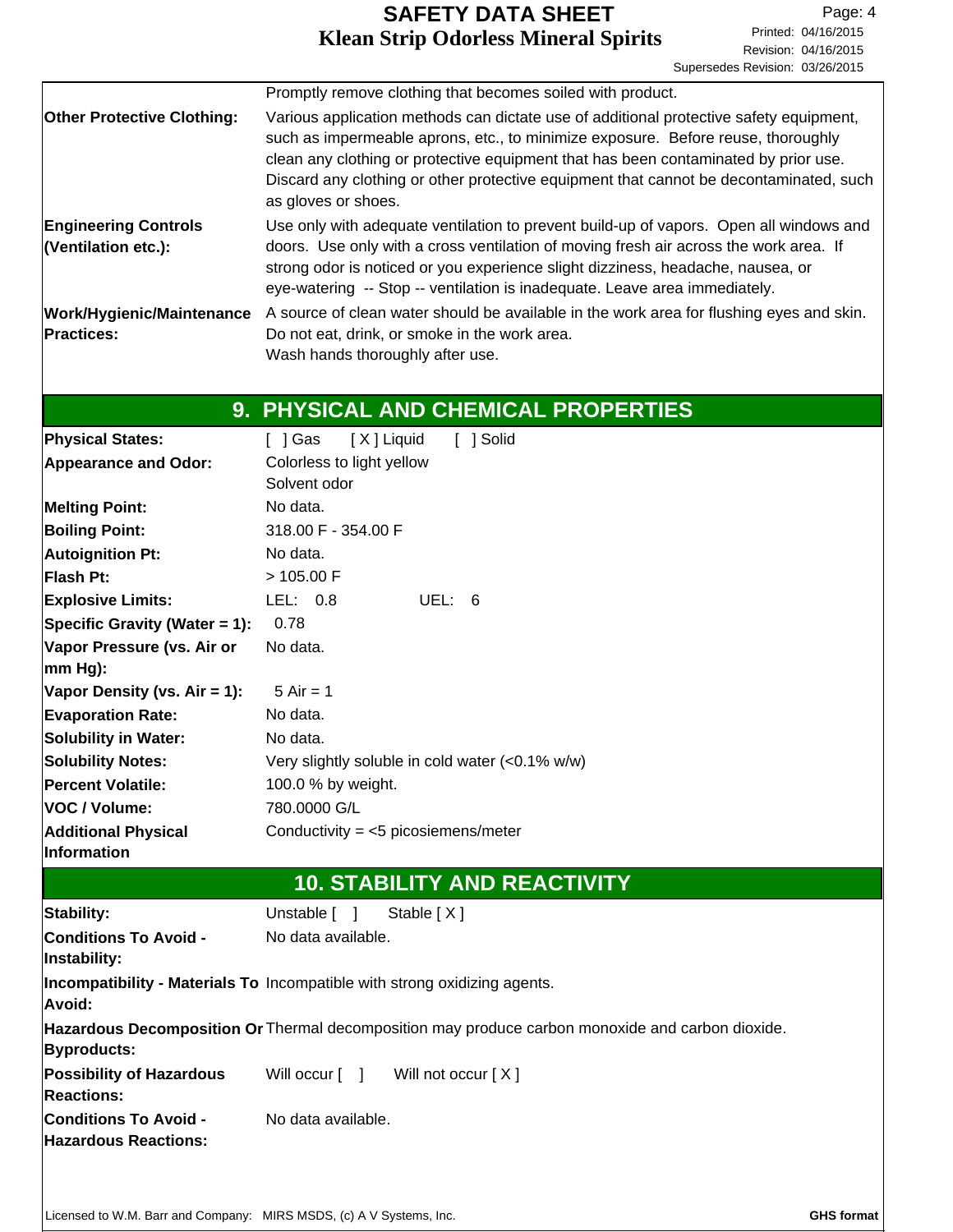Revision: 04/16/2015 Printed: 04/16/2015 Page: 5 Supersedes Revision: 03/26/2015

|                                                                                                                                         |                                             | <b>11. TOXICOLOGICAL INFORMATION</b>                                       |                                |                                                                                                         |                                                                                                                                                                                                                                                                                                                                  |              |              |
|-----------------------------------------------------------------------------------------------------------------------------------------|---------------------------------------------|----------------------------------------------------------------------------|--------------------------------|---------------------------------------------------------------------------------------------------------|----------------------------------------------------------------------------------------------------------------------------------------------------------------------------------------------------------------------------------------------------------------------------------------------------------------------------------|--------------|--------------|
| <b>Toxicological Information:</b>                                                                                                       |                                             | Refer to section 2 for acute and chronic effects.                          |                                |                                                                                                         |                                                                                                                                                                                                                                                                                                                                  |              |              |
| CAS#                                                                                                                                    | <b>Hazardous Components (Chemical Name)</b> |                                                                            |                                | <b>NTP</b>                                                                                              | <b>IARC</b>                                                                                                                                                                                                                                                                                                                      | <b>ACGIH</b> | <b>OSHA</b>  |
| 64742-47-8                                                                                                                              |                                             | Hydrotreated light distillate (petroleum)                                  |                                | n.a.                                                                                                    | n.a.                                                                                                                                                                                                                                                                                                                             | A4           | n.a.         |
|                                                                                                                                         |                                             |                                                                            |                                | <b>12. ECOLOGICAL INFORMATION</b>                                                                       |                                                                                                                                                                                                                                                                                                                                  |              |              |
|                                                                                                                                         |                                             | No data available.                                                         |                                |                                                                                                         |                                                                                                                                                                                                                                                                                                                                  |              |              |
|                                                                                                                                         |                                             |                                                                            |                                | <b>13. DISPOSAL CONSIDERATIONS</b>                                                                      |                                                                                                                                                                                                                                                                                                                                  |              |              |
| <b>Waste Disposal Method:</b>                                                                                                           |                                             |                                                                            |                                |                                                                                                         | Dispose in accordance with applicable local, state, and federal regulations.                                                                                                                                                                                                                                                     |              |              |
|                                                                                                                                         |                                             |                                                                            |                                | <b>14. TRANSPORT INFORMATION</b>                                                                        |                                                                                                                                                                                                                                                                                                                                  |              |              |
| <b>LAND TRANSPORT (US DOT):</b><br><b>DOT Hazard Class:</b><br><b>UN/NA Number:</b>                                                     |                                             | DOT Proper Shipping Name: Paint Related Material, Not Regulated            |                                |                                                                                                         |                                                                                                                                                                                                                                                                                                                                  |              |              |
| <b>MARINE TRANSPORT (IMDG/IMO):</b>                                                                                                     |                                             |                                                                            |                                |                                                                                                         |                                                                                                                                                                                                                                                                                                                                  |              |              |
|                                                                                                                                         | <b>IMDG/IMO Shipping Name:</b>              | <b>Paint Related Material</b>                                              |                                |                                                                                                         |                                                                                                                                                                                                                                                                                                                                  |              |              |
| <b>UN Number:</b><br><b>Hazard Class:</b>                                                                                               |                                             | EMS: F-E, S-E<br><b>IUN1</b>                                               |                                | <b>Packing Group:</b>                                                                                   | <b>IMDG MFAG Number:</b>                                                                                                                                                                                                                                                                                                         | III          |              |
| <b>IMDG EMS Page:</b><br>AIR TRANSPORT (ICAO/IATA):                                                                                     | <b>ICAO/IATA Shipping Name:</b>             | <b>Paint Related Material</b>                                              |                                |                                                                                                         |                                                                                                                                                                                                                                                                                                                                  |              |              |
| <b>UN Number:</b><br><b>Hazard Class:</b>                                                                                               |                                             | 1263                                                                       |                                | <b>Packing Group:</b>                                                                                   | Packaging Instructions: See IATA Dangerous Goods Regulations                                                                                                                                                                                                                                                                     | Ш            |              |
| <b>Additional Transport</b><br>Information:                                                                                             |                                             |                                                                            |                                |                                                                                                         | The shipper may apply one of the following exceptions: Combustible Liquid, Consumer<br>Commodity, Limited Quantity, Viscous Liquid, Does Not Sustain Combustion, or others,<br>as allowed under 49CFR Hazmat Regulations. Please consult 49CFR Subchapter C to<br>ensure that subsequent shipments comply with these exceptions. |              |              |
|                                                                                                                                         |                                             |                                                                            |                                | <b>15. REGULATORY INFORMATION</b>                                                                       |                                                                                                                                                                                                                                                                                                                                  |              |              |
|                                                                                                                                         |                                             | EPA SARA (Superfund Amendments and Reauthorization Act of 1986) Lists      |                                |                                                                                                         |                                                                                                                                                                                                                                                                                                                                  |              |              |
| CAS#                                                                                                                                    |                                             | <b>Hazardous Components (Chemical Name)</b>                                |                                | S. 302 (EHS)                                                                                            | S. 304 RQ                                                                                                                                                                                                                                                                                                                        |              | S. 313 (TRI) |
| 64742-47-8                                                                                                                              |                                             | Hydrotreated light distillate (petroleum)                                  |                                | No                                                                                                      | No                                                                                                                                                                                                                                                                                                                               | No           |              |
| This material meets the EPA $[X]$ Yes $[$ $]$ No<br>'Hazard Categories' defined<br>for SARA Title III Sections<br>311/312 as indicated: |                                             | $[X]$ Yes $[$ $]$ No<br>[X] Yes [ ] No<br>[ ] Yes [X] No<br>[ ] Yes [X] No | Fire Hazard<br>Reactive Hazard | Acute (immediate) Health Hazard<br>Chronic (delayed) Health Hazard<br>Sudden Release of Pressure Hazard |                                                                                                                                                                                                                                                                                                                                  |              |              |

Licensed to W.M. Barr and Company: MIRS MSDS, (c) A V Systems, Inc. **GHS** format **GHS** format